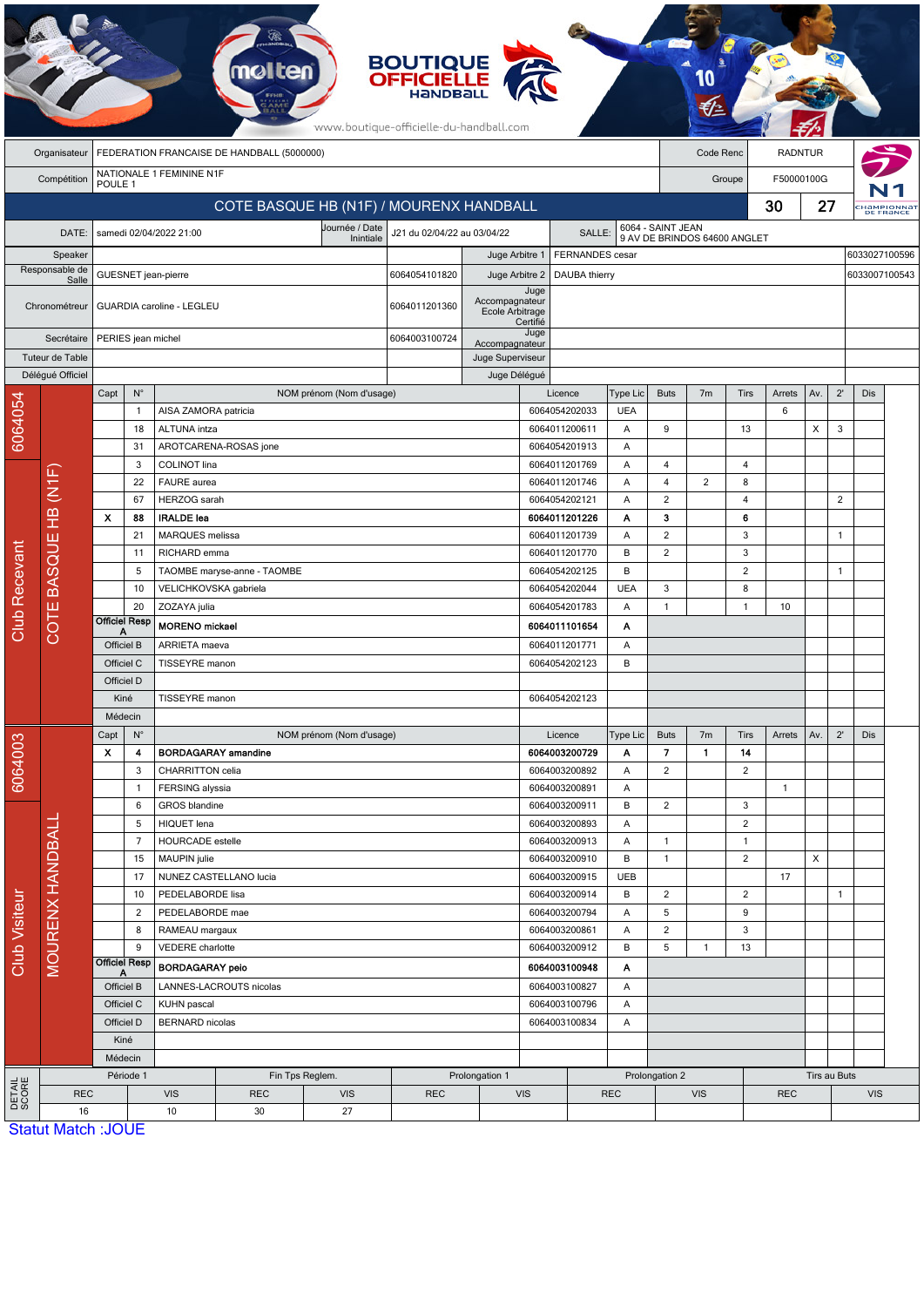|                |                        | Organisateur   FEDERATION FRANCAISE DE HANDBALL (5000000) |            |                                                                                |       |       |  |  | Code Renc |    | <b>RADNTUR</b> |  |
|----------------|------------------------|-----------------------------------------------------------|------------|--------------------------------------------------------------------------------|-------|-------|--|--|-----------|----|----------------|--|
|                | Compétition            | POULE <sub>1</sub>                                        |            | NATIONALE 1 FEMININE N1F                                                       |       |       |  |  | Groupe    |    | F50000100G     |  |
|                |                        |                                                           |            | COTE BASQUE HB (N1F) / MOURENX HANDBALL                                        |       |       |  |  |           | 30 | 27             |  |
|                |                        |                                                           |            | Déroulé du Match                                                               |       |       |  |  |           |    |                |  |
|                |                        |                                                           |            |                                                                                | Temps | Score |  |  | Action    |    |                |  |
|                |                        |                                                           |            | <b>PERIODE 1</b>                                                               |       |       |  |  |           |    |                |  |
| Temps<br>00:28 | Score<br>$00 - 00$     |                                                           | 1ır        | Action<br>Tir JR N°22 FAURE aurea                                              |       |       |  |  |           |    |                |  |
| 00:30          | $00 - 00$              |                                                           | AR         | Arrêt JV N°17 NUNEZ CASTELLANO lucia                                           |       |       |  |  |           |    |                |  |
| 00:44          | $00 - 00$              |                                                           | Tir        | Tir JR N°88 IRALDE lea                                                         |       |       |  |  |           |    |                |  |
| 00:46<br>01:46 | $00 - 00$<br>$00 - 00$ |                                                           | AR<br>-lin | Arrêt JV N°17 NUNEZ CASTELLANO lucia<br>Tir JR N°5 TAOMBE maryse-anne - TAOMBE |       |       |  |  |           |    |                |  |
| 01:48          | $00 - 00$              |                                                           | AR         | Arrêt JV N°17 NUNEZ CASTELLANO lucia                                           |       |       |  |  |           |    |                |  |
| 02:27          | $00 - 00$              |                                                           |            | Tir JV N°9 VEDERE charlotte                                                    |       |       |  |  |           |    |                |  |
| 02:57<br>04:08 | $01 - 00$<br>$01 - 00$ |                                                           | Ш          | But JR N°67 HERZOG sarah<br>Tir JV N°2 PEDELABORDE mae                         |       |       |  |  |           |    |                |  |
| 04:26          | $02 - 00$              |                                                           |            | But JR N°18 AL TUNA intza                                                      |       |       |  |  |           |    |                |  |
| 04:43          | $02 - 00$              |                                                           |            | Avertissement JR N°18 ALTUNA intza                                             |       |       |  |  |           |    |                |  |
| 05:07<br>05:38 | $02 - 00$<br>$02 - 00$ |                                                           | 21<br>-lin | 2MN JR N°67 HERZOG sarah<br>Tir JV N°2 PEDELABORDE mae                         |       |       |  |  |           |    |                |  |
| 05:43          | $02 - 00$              |                                                           |            | Arrêt JR N°20 ZOZAYA julia                                                     |       |       |  |  |           |    |                |  |
| 05:57          | $02 - 00$              |                                                           | 21         | 2MN JV N°10 PEDELABORDE lisa                                                   |       |       |  |  |           |    |                |  |
| 07:34          | $02 - 00$              |                                                           | Ш          | Tir JR N°22 FAURE aurea                                                        |       |       |  |  |           |    |                |  |
| 07:36<br>08:17 | $02 - 00$<br>$02 - 01$ |                                                           | AR         | Arrêt JV N°17 NUNEZ CASTELLANO lucia<br>But JV N°4 BORDAGARAY amandine         |       |       |  |  |           |    |                |  |
| 08:24          | $02 - 02$              |                                                           |            | But JV N°4 BORDAGARAY amandine                                                 |       |       |  |  |           |    |                |  |
| 08:33          | $03 - 02$              |                                                           |            | But JR N°18 AL TUNA intza                                                      |       |       |  |  |           |    |                |  |
| 08:42<br>09:04 | $03 - 03$<br>$04 - 03$ |                                                           |            | But JV N°4 BORDAGARAY amandine<br>But JR N°18 AL TUNA intza                    |       |       |  |  |           |    |                |  |
| 10:00          | $04 - 03$              |                                                           |            | Avertissement JV N°15 MAUPIN julie                                             |       |       |  |  |           |    |                |  |
| 11:12          | $04 - 03$              |                                                           | Tir        | Tir JV N°9 VEDERE charlotte                                                    |       |       |  |  |           |    |                |  |
| 11:28<br>11:30 | $04 - 03$<br>$04 - 03$ |                                                           | Ш<br>AR    | Tir JR N°5 TAOMBE maryse-anne - TAOMBE<br>Arrêt JV N°17 NUNEZ CASTELLANO lucia |       |       |  |  |           |    |                |  |
| 11:36          | $04 - 04$              |                                                           |            | But JV N°2 PEDELABORDE mae                                                     |       |       |  |  |           |    |                |  |
| 12:00          | $05 - 04$              |                                                           |            | But JR N°88 IRALDE lea                                                         |       |       |  |  |           |    |                |  |
| 13:21          | $06 - 04$              |                                                           |            | But JR N°22 FAURE aurea                                                        |       |       |  |  |           |    |                |  |
| 13:53<br>13:56 | $06 - 04$<br>$06 - 04$ |                                                           | Tır        | Tir JV N°5 HIQUET lena<br>Arrêt JR N°20 ZOZAYA julia                           |       |       |  |  |           |    |                |  |
| 14:03          | $07 - 04$              |                                                           |            | But JR N°67 HERZOG sarah                                                       |       |       |  |  |           |    |                |  |
| 14:57          | $07 - 05$              |                                                           | . .        | But JV N°6 GROS blandine                                                       |       |       |  |  |           |    |                |  |
| 15:27<br>15:39 | $08 - 05$<br>$08 - 05$ |                                                           | п          | But JR N°88 IRALDE lea<br>Temps Mort d'Equipe Visiteur                         |       |       |  |  |           |    |                |  |
| 16:46          | $08 - 05$              |                                                           |            | Tir JR N°10 VELICHKOVSKA gabriela                                              |       |       |  |  |           |    |                |  |
| 16:48          | $08 - 05$              |                                                           | AR         | Arrêt JV N°17 NUNEZ CASTELLANO lucia                                           |       |       |  |  |           |    |                |  |
| 17:34<br>17:47 | $08 - 05$<br>$08 - 05$ |                                                           | ШP<br>Tir  | Tir JV N°4 BORDAGARAY amandine<br>Tir JR N°88 IRALDE lea                       |       |       |  |  |           |    |                |  |
| 17:49          | $08 - 05$              |                                                           | AR         | Arrêt JV N°17 NUNEZ CASTELLANO lucia                                           |       |       |  |  |           |    |                |  |
| 18:28          | $08 - 05$              |                                                           |            | Tir JR N°18 AL TUNA intza                                                      |       |       |  |  |           |    |                |  |
| 19:32<br>20:19 | $09 - 05$<br>$09 - 05$ |                                                           | -lin       | But JR N°21 MARQUES melissa<br>Tir JV N°9 VEDERE charlotte                     |       |       |  |  |           |    |                |  |
| 20:28          | $10 - 05$              |                                                           |            | But JR N°20 ZOZAYA julia                                                       |       |       |  |  |           |    |                |  |
| 20:58          | $11 - 05$              |                                                           |            | <b>But JR N°21 MARQUES melissa</b>                                             |       |       |  |  |           |    |                |  |
| 20:59<br>21:18 | $11 - 05$<br>$11 - 06$ |                                                           | H.         | Temps Mort d'Equipe Visiteur<br>But JV N°9 VEDERE charlotte                    |       |       |  |  |           |    |                |  |
| 21:49          | $11 - 07$              |                                                           |            | But JV N°6 GROS blandine                                                       |       |       |  |  |           |    |                |  |
| 22:04          | $12 - 07$              |                                                           |            | But JR N°11 RICHARD emma                                                       |       |       |  |  |           |    |                |  |
| 22:43<br>23:33 | $13 - 07$<br>$14 - 07$ |                                                           |            | But JR N°3 COLINOT lina<br>But JR N°3 COLINOT lina                             |       |       |  |  |           |    |                |  |
| 23:43          | $14 - 07$              |                                                           | -lir       | Tir JV N°4 BORDAGARAY amandine                                                 |       |       |  |  |           |    |                |  |
| 23:46          | $14 - 07$              |                                                           |            | Arrêt JR N°20 ZOZAYA julia                                                     |       |       |  |  |           |    |                |  |
| 24:19<br>24:21 | $14 - 07$<br>$14 - 07$ |                                                           | ШP<br>AR   | Tir JR N°18 ALTUNA intza<br>Arrêt JV N°17 NUNEZ CASTELLANO lucia               |       |       |  |  |           |    |                |  |
| 24:31          | $14 - 07$              |                                                           | 21         | 2MN JR N°21 MARQUES melissa                                                    |       |       |  |  |           |    |                |  |
| 24:31          | $14 - 08$              |                                                           |            | But JV N°9 VEDERE charlotte                                                    |       |       |  |  |           |    |                |  |
| 25:12<br>25:51 | $14 - 08$<br>$14 - 08$ |                                                           | -lin       | Tir JR N°10 VELICHKOVSKA gabriela<br>Tir JV N°6 GROS blandine                  |       |       |  |  |           |    |                |  |
| 25:54          | $14 - 08$              |                                                           | AR         | Arrêt JR N°20 ZOZAYA julia                                                     |       |       |  |  |           |    |                |  |
| 26:26          | $15 - 08$              |                                                           |            | But JR N°3 COLINOT lina                                                        |       |       |  |  |           |    |                |  |
| 27:30          | $15 - 09$              |                                                           |            | But JV N°9 VEDERE charlotte                                                    |       |       |  |  |           |    |                |  |
| 27:40<br>27:41 | $15 - 09$<br>$15 - 09$ |                                                           | AR         | Tir JR N°10 VELICHKOVSKA gabriela<br>Arrêt JV N°17 NUNEZ CASTELLANO lucia      |       |       |  |  |           |    |                |  |
| 28:17          | $15 - 09$              |                                                           | Ш          | Tir JV N°9 VEDERE charlotte                                                    |       |       |  |  |           |    |                |  |
| 28:19          | $15 - 09$              |                                                           | АR,        | Arrêt JR N°20 ZOZAYA julia                                                     |       |       |  |  |           |    |                |  |
| 28:37<br>29:42 | $16 - 09$<br>$16 - 10$ |                                                           | i di       | But 7m JR N°22 FAURE aurea<br>But JV N°15 MAUPIN julie                         |       |       |  |  |           |    |                |  |
| 29:57          | $16 - 10$              |                                                           | . I IF     | Tir JR N°21 MARQUES melissa                                                    |       |       |  |  |           |    |                |  |
| 29:59          | $16 - 10$              |                                                           |            | Arrêt JV N°17 NUNEZ CASTELLANO lucia                                           |       |       |  |  |           |    |                |  |
|                |                        |                                                           |            | <b>PERIODE 2</b>                                                               |       |       |  |  |           |    |                |  |